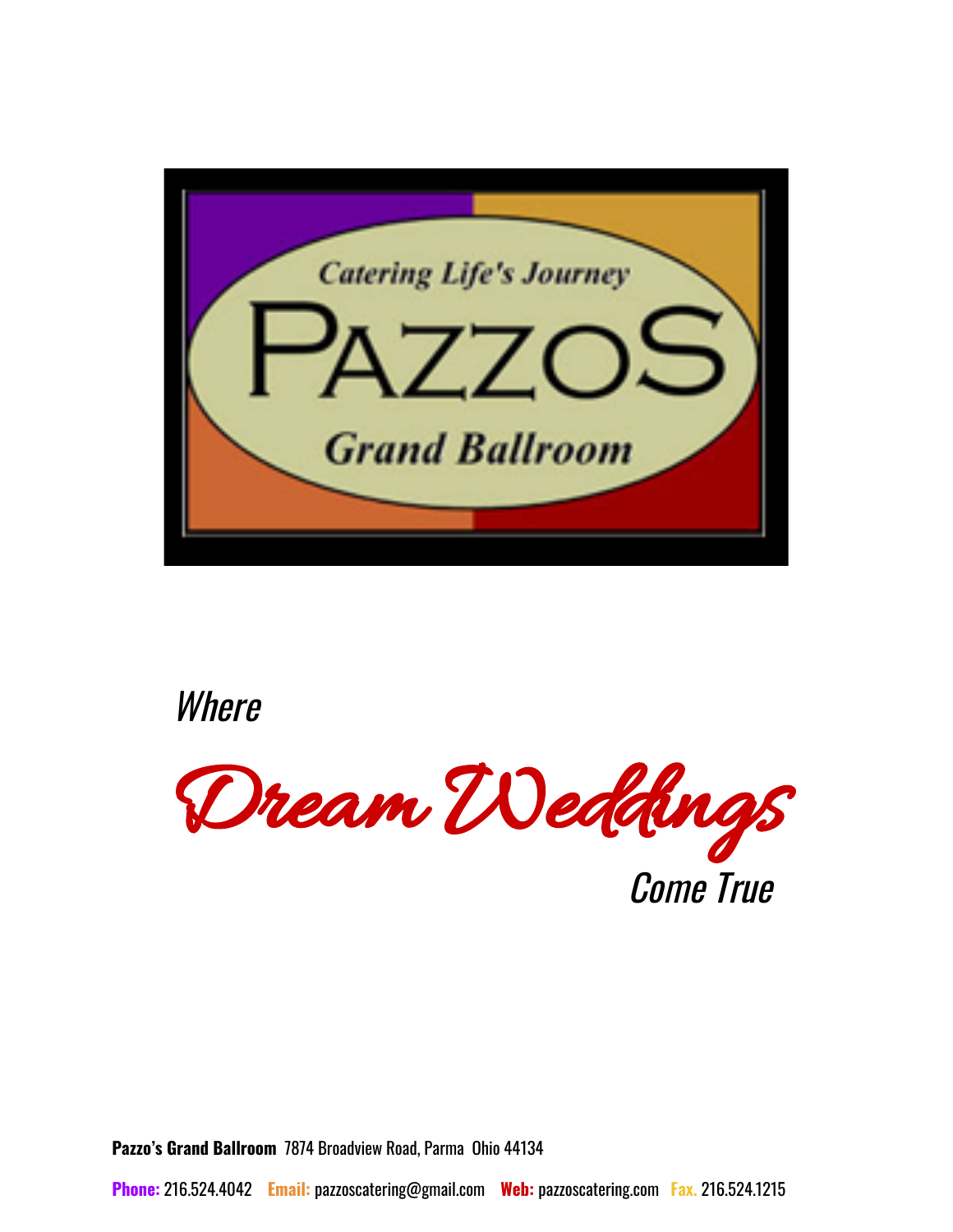

# Buffet Package Two Entrées

Two Accompaniment Flavored Rolls & Creamery Butter Plated Pazzo's Salad with Choice of Dressings Coffee Decaf Iced Tea Hot Tea

Package Includes: Complimentary Champagne Toast for Bride & Groom Votive Candles on a 14" Round Mirror Linen Tablecloths Napkins with a Selection of Color Choices Centerpiece with fresh flower Wedding Cake Service: We Cut, Serve, and Box your Wedding Cake Place settings of China, Glassware & Silver Service Complete Room Set-up, Service and Breakdown Full Service Staff of Servers to attend to your every need We use only the highest quality food and beverage Five Hour Event with the latest conclusion time at midnight

\$35.00 per person extended the Prices subject to 8% tax and 20% service charge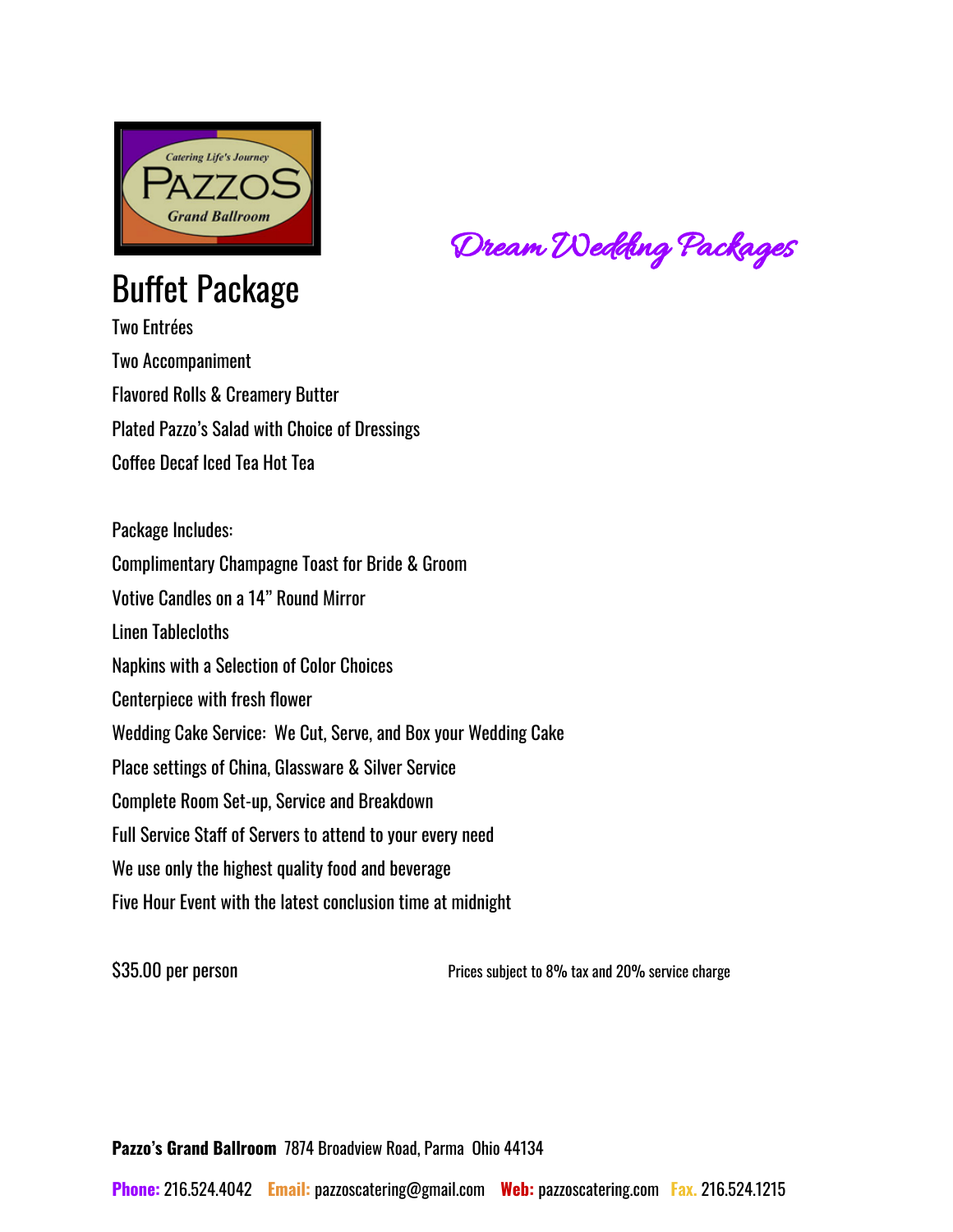

# Family Style Package

Two Entrées Two Accompaniments Flavored Rolls & Creamery Butter Plated Pazzo's Salad with Choice of Dressings Coffee Decaf Iced Tea Hot Tea

Package Includes: Complimentary Champagne Toast for Bride & Groom Votive Candles on a 14" Round Mirror Linen Tablecloths Napkins with a Selection of Color Choices Centerpiece with fresh flower Wedding Cake Service: We Cut, Serve, and Box your Wedding Cake Place settings of China, Glassware & Silver Service Complete Room Set-up, Service and Breakdown Full Service Staff of Servers to attend to your every need We use only the highest quality food and beverage Five Hour Event with the latest conclusion time at midnight

\$38.00 per person example and prices subject to 8% tax and 20% service charge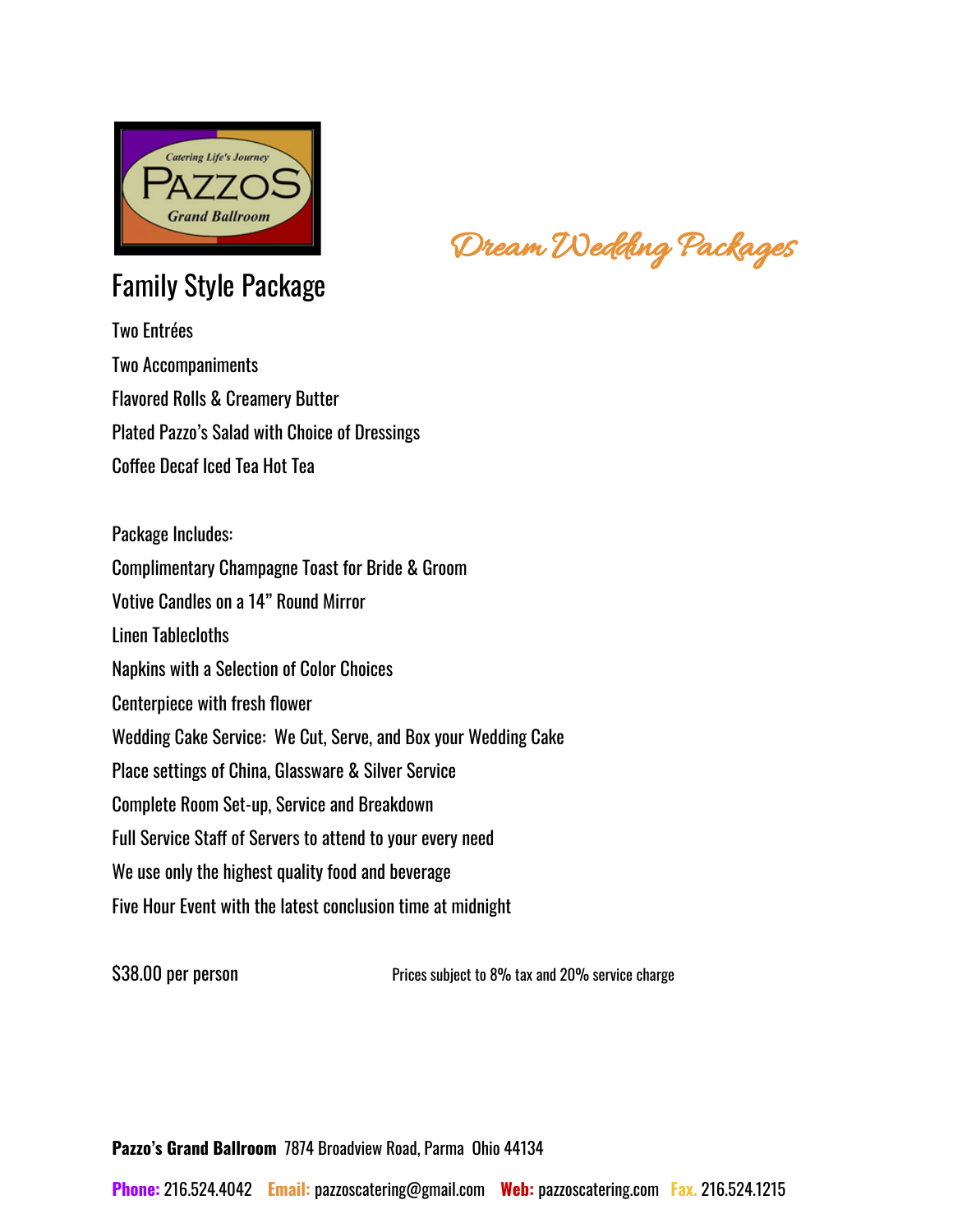

# Buffet & Family Style Selections

### Entrées

| <b>Sliced Roast Beef with Gravy</b>         |
|---------------------------------------------|
| <b>Beef Florentina</b>                      |
| <b>Breaded Pork Chop</b>                    |
| Pork Loin w/ Balsamic Reduction             |
| Italian Sausage, Peppers & Onions           |
| <b>Eggplant Towers</b>                      |
| <b>Filet of Sole</b>                        |
| <b>Garlic &amp; Dill Salmon</b>             |
|                                             |
| <b>Buttered Green Beans</b>                 |
| <b>Green Beans with Mushrooms</b>           |
| <b>Green Beans with Roasted Red Peppers</b> |
| <b>Buttered Corn</b>                        |
|                                             |

Oven Roasted Red Skin Potatoes Glazed Baby Carrots Parmesan Crusted New Potatoes **Roasted Zucchini/Squash with Roma Tomatoes** Parslied Dilled Potatoes **Pasta Carbonara** Scalloped Potatoes **Bow Tie Rosa Maria** Rice Pilaf Pasta Diavolo Seasonal Vegetable Medley **Penne Pasta Marinara** 

### Fresh Salads, served with rolls & butter

Pazzo's Original Salad: Fresh greens with tossed with olives, tomatoes, red onions, peperoncinis and Provolone cheese Classic Caesar Salad: Crisp romaine lettuce tossed with croutons and Caesar dressing Seven Sins Salad: Seven different lettuces, Roma tomatoes, fresh herbs, red onions and finished with balsamic vinaigrette

### **Pazzo's Grand Ballroom** 7874 Broadview Road, Parma Ohio 44134

**Phone:** 216.524.4042 **Email:** [pazzoscatering@gmail.com](mailto:pazzoscatering@gmail.com) **Web:** pazzoscatering.com **Fax.** 216.524.1215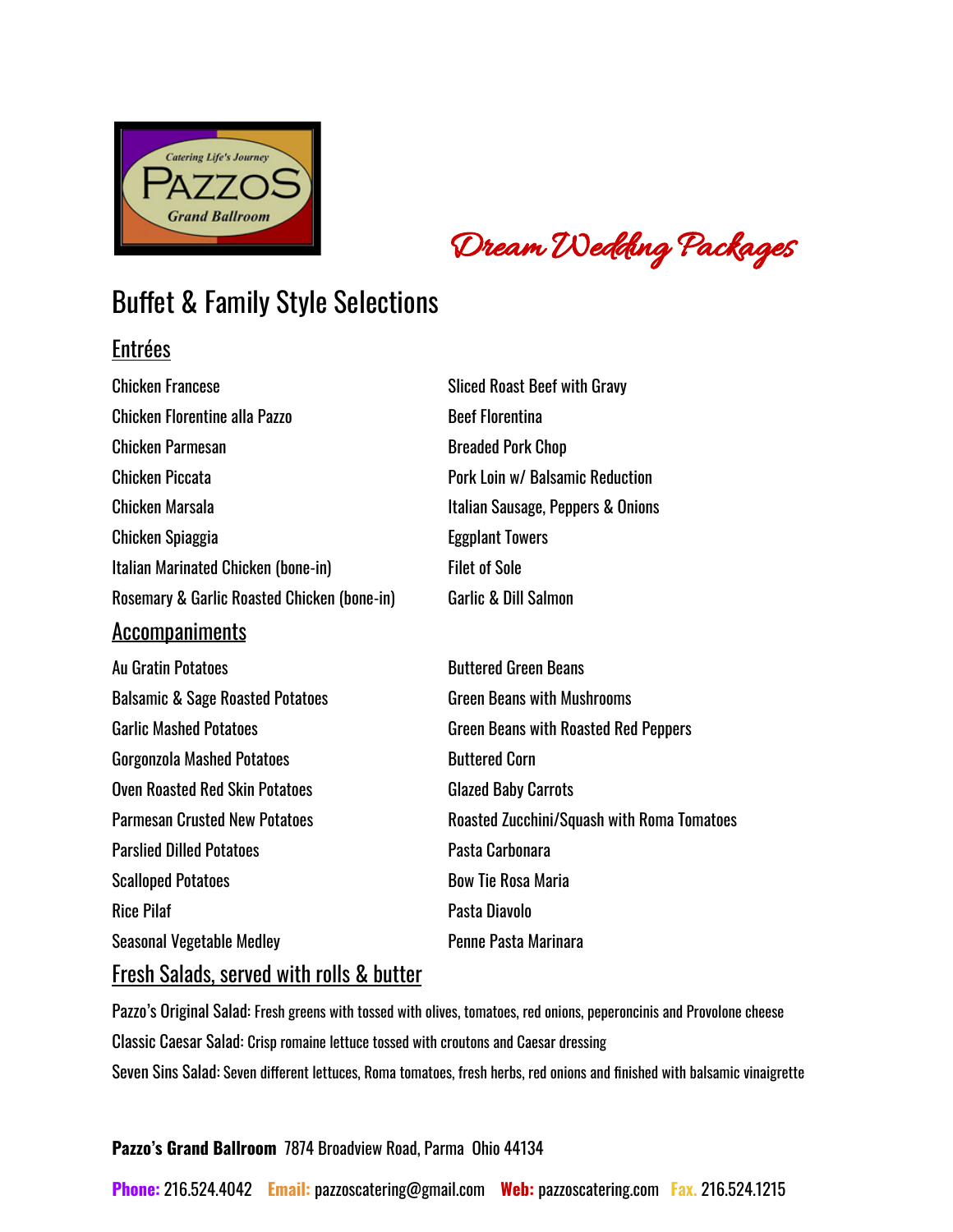

# Plated Style Package

Entrée Accompaniment Flavored Rolls & Creamery Butter Salad Selection with Two Dressings Coffee Decaf Iced Tea Hot Tea

Package Includes: Complimentary Champagne Toast for Bride & Groom Votive Candles on a 14" Round Mirror Linen Tablecloths Napkins with a Selection of Color Choices Centerpiece with fresh flower Wedding Cake Service: We Cut, Serve, and Box your Wedding Cake Place settings of China, Glassware & Silver Service Complete Room Set-up, Service and Breakdown Full Service Staff of Servers to attend to your every need We use only the highest quality food and beverage Five Hour Event with the latest conclusion time at midnight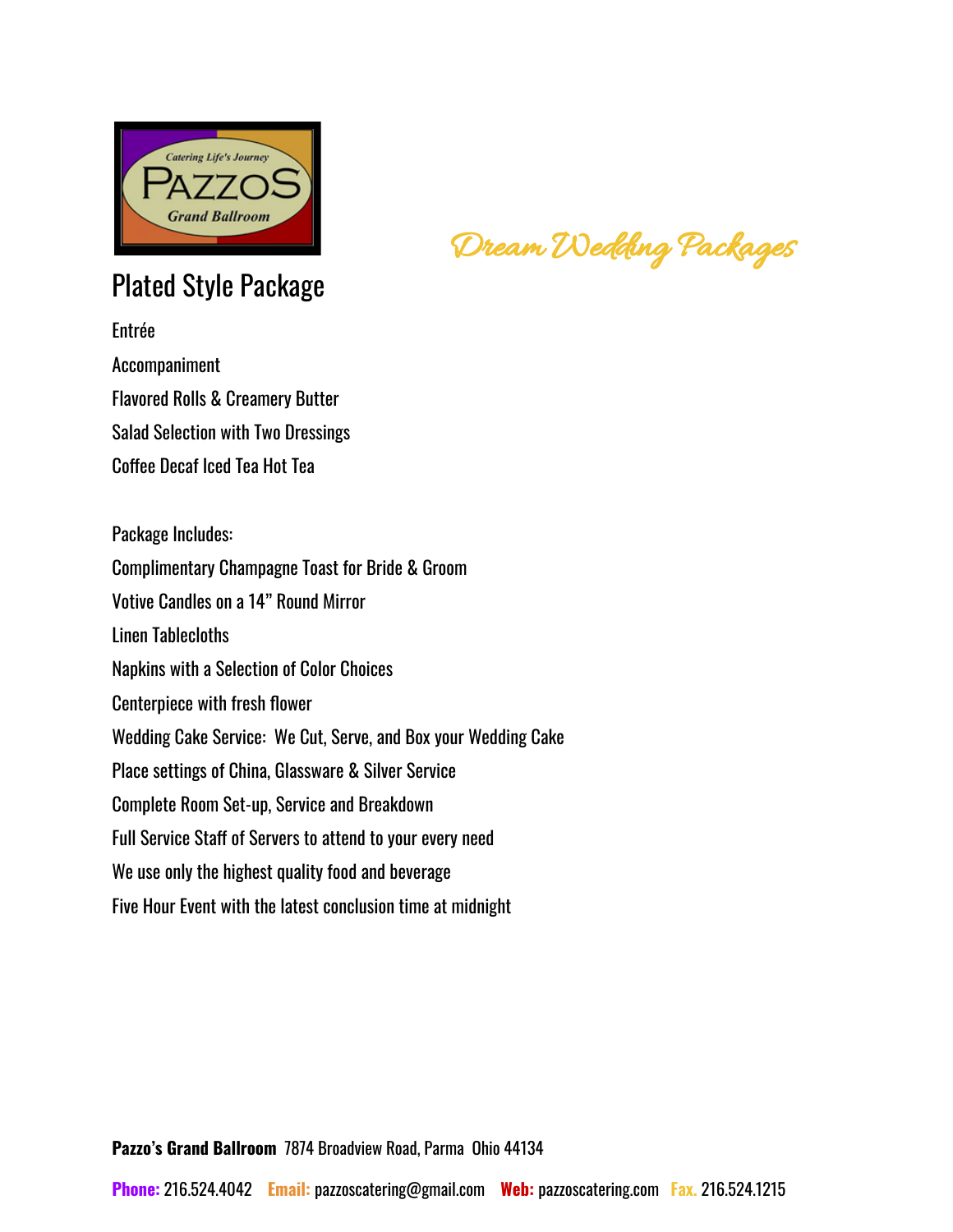

# Plated Selections (Select up to three)

| <b>Filet Mignon</b>                                  | \$47.95 |
|------------------------------------------------------|---------|
| <b>Atlantic Salmon</b>                               | S44.95  |
| <b>New York Strip Steak</b>                          | S43.95  |
| <b>Chicken Pazzo</b>                                 | \$29.95 |
| <b>Grilled Sesame Tuna</b>                           | \$35.95 |
| <b>Stuffed Pork Chop</b>                             | \$30.95 |
| <b>Roast Pork Loin with White Balsamic Reduction</b> | \$29.95 |
| <b>Chicken Parmesan</b>                              | S29.95  |
| <b>Sliced Roast Beef with Gravy</b>                  | \$32.95 |
| <b>Chicken Piccata</b>                               | S29.95  |
| Chicken Marsala                                      | \$29.95 |
| <b>Chicken Francese</b>                              | S29.95  |
| <b>Chicken Spiaggia</b>                              | S29.95  |
| <b>Chicken Florentine alla Pazzo</b>                 | S29.95  |
| Rosemary & Garlic Roasted Chicken (bone-in)          | \$28.95 |

### Accompaniments

(Select One) \$2.00 Additional per person for two accompaniments

| Au Gratin Potatoes                          | <b>Buttered Green Beans</b>                       |
|---------------------------------------------|---------------------------------------------------|
| <b>Balsamic &amp; Sage Roasted Potatoes</b> | <b>Green Beans with Mushrooms</b>                 |
| <b>Garlic Mashed Potatoes</b>               | <b>Green Beans with Roasted Red Peppers</b>       |
| <b>Gorgonzola Mashed Potatoes</b>           | <b>Buttered Corn</b>                              |
| <b>Oven Roasted Red Skin Potatoes</b>       | <b>Glazed Baby Carrots</b>                        |
| <b>Parmesan Crusted New Potatoes</b>        | <b>Roasted Zucchini/Squash with Roma Tomatoes</b> |
| <b>Parslied Dilled Potatoes</b>             | Pasta Carbonara                                   |
| <b>Scalloped Potatoes</b>                   | <b>Bow Tie Rosa Maria</b>                         |
| <b>Rice Pilaf</b>                           | Pasta Diavolo                                     |
| <b>Seasonal Vegetable Medley</b>            | Penne Pasta Marina                                |

Fresh Salads, served with fresh rolls and butter (Select One) Pazzo's Salad Caesar Salad Seven Sins

### **Pazzo's Grand Ballroom** 7874 Broadview Road, Parma Ohio 44134

**Phone:** 216.524.4042 **Email:** [pazzoscatering@gmail.com](mailto:pazzoscatering@gmail.com) **Web:** pazzoscatering.com **Fax.** 216.524.1215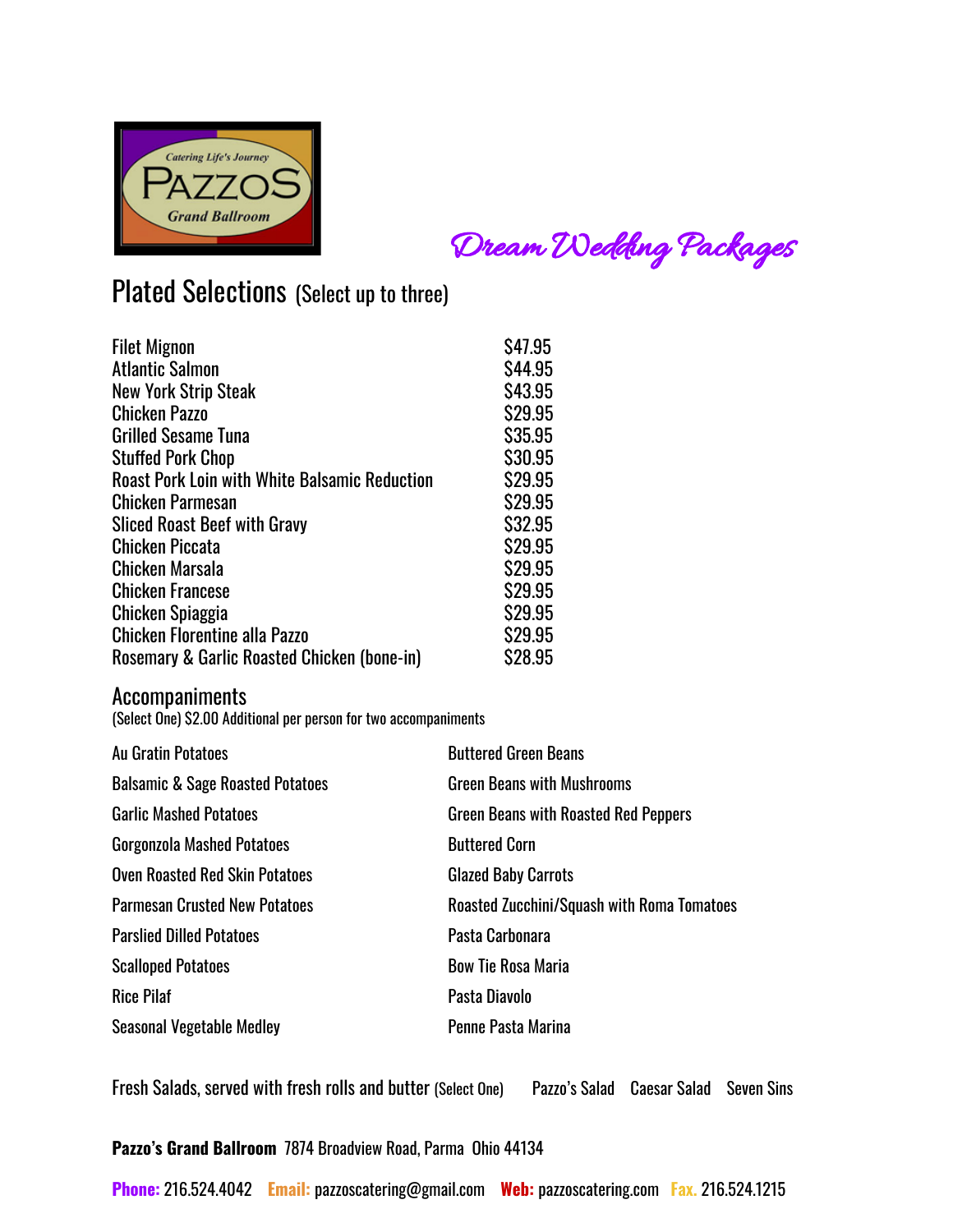

Bar Options

Dream Wedding Packages

Wash Bar Only Client to provide all beer, wine and liquor Pazzo's will provide Soft Drinks, all Wash & Mixes, Ice, Appropriate Garnishes and Glassware \$8.95 per person

Bartender Service For every bar needed (1 per 100 guests) a \$125.00 bartender fee will be charged

Extra Hour for Bar at \$2.00++ per person Prices subject to 8% tax and 20% service charge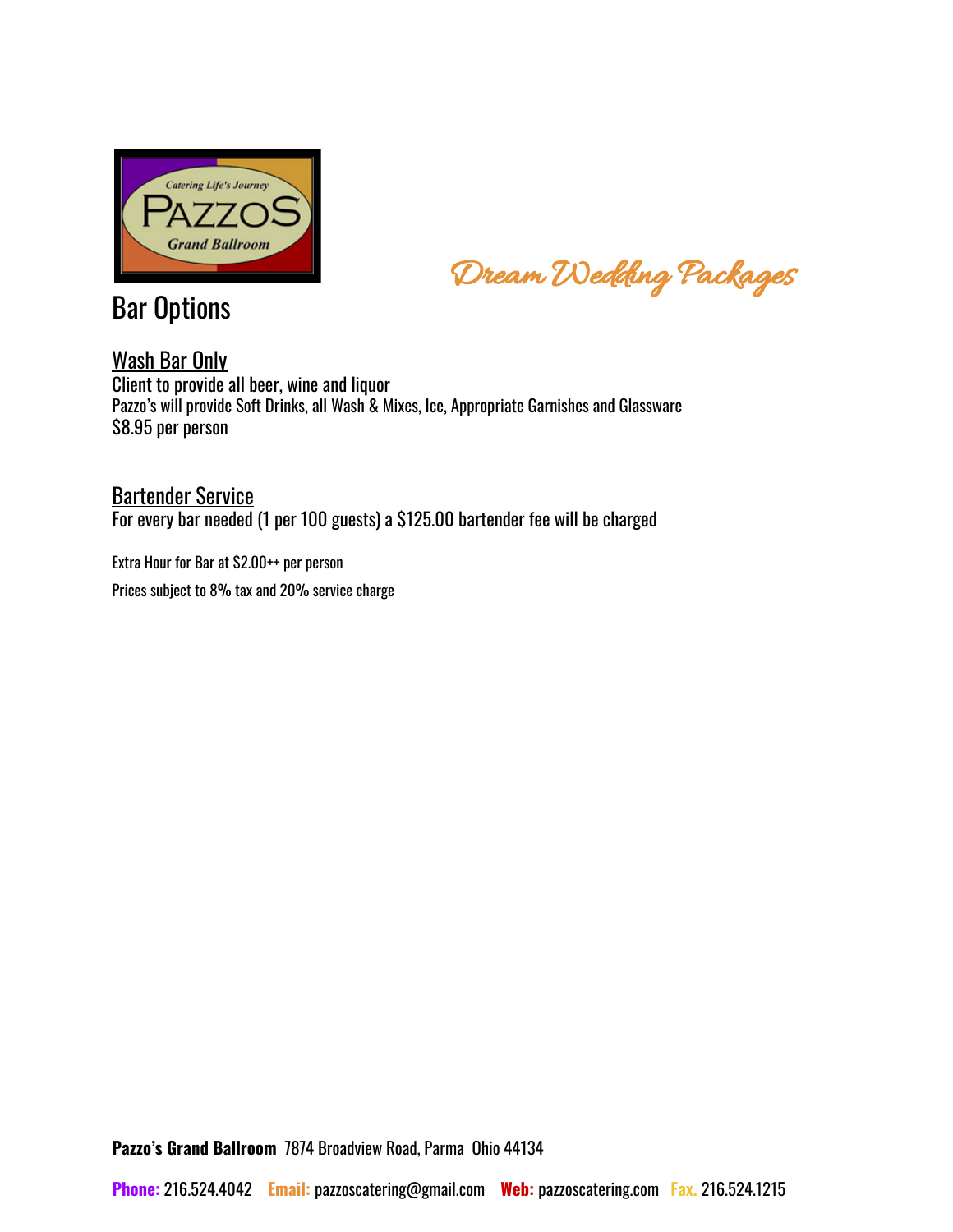

# Hors d'oeuvres

Dream Wedding Packages

|                                                   | 50 Pieces | <b>100 Pieces</b> |
|---------------------------------------------------|-----------|-------------------|
| <b>Famous Wings with Choice of Flavors</b>        | \$45.00   | \$90.00           |
| BBQ Buffalo Teriyaki Garlic Parmesan              |           |                   |
| <b>Fresh Fruit Kabobs with Dipping Sauce</b>      | \$65.00   | \$130.00          |
| <b>Stuffed Artichokes</b>                         | \$65.00   | \$130.00          |
| <b>Stuffed Potato Skins</b>                       | \$60.00   | \$120.00          |
| <b>Provolone Triangles with Marinara Sauce</b>    | \$75.00   | \$150.00          |
| <b>Breaded Chicken Daggers</b>                    | \$65.00   | \$130.00          |
| <b>Breaded Cheese Ravioli with Marinara Sauce</b> | \$65.00   | \$130.00          |
| Rumaki (Bacon Wrapped Chicken Livers)             | \$65.00   | \$130.00          |
| Teriyaki Water Chestnuts wrapped in bacon         | \$65.00   | \$130.00          |
| <b>Sausage Stuffed Banana Peppers</b>             | \$75.00   | \$150.00          |
| 5 Cheese Stuffed Banana Peppers                   | \$75.00   | \$150.00          |
| <b>Oriental Chicken Kabobs</b>                    | \$75.00   | \$150.00          |
| <b>Sausage Stuffed Mushroom Caps</b>              | \$80.00   | \$160.00          |
| <b>Crabmeat Stuffed Mushroom Caps</b>             | \$90.00   | \$180.00          |
| <b>Gourmet Pizza Cuts</b>                         | \$50.00   | \$100.00          |
| <b>Mini Italian Sandwiches</b>                    | \$75.00   | \$150.00          |
| <b>Mashed Potato Balls</b>                        | \$60.00   | \$120.00          |
| <b>Breaded Buffalo Chicken Cutlet Sliders</b>     | \$100.00  | \$200.00          |
| <b>Chicken Parmesan Sliders</b>                   | \$100.00  | \$200.00          |
| <b>Grilled Chicken w/ Sweet Chili Sliders</b>     | \$100.00  | \$200.00          |
| Coconut Shrimp w/ Melba Sauce                     | \$97.50   | \$195.00          |
| <b>Thai Lollipop Chicken Drummettes</b>           | \$75.00   | \$150.00          |
| Wonton Fish Tacos w/ Ginger Slaw                  | \$112.50  | \$225.00          |
| <b>Grilled Prosciutto wrapped Asparagus</b>       | \$97.50   | \$195.00          |
| Bacon Wrapped Gorgonzola stuffed Filet Mignon     | \$147.50  | \$295.00          |
| <b>Gyro Lettuce Wrap</b>                          | \$112.50  | \$225.00          |
| <b>Chinese Pot Stickers</b>                       | \$75.00   | \$150.00          |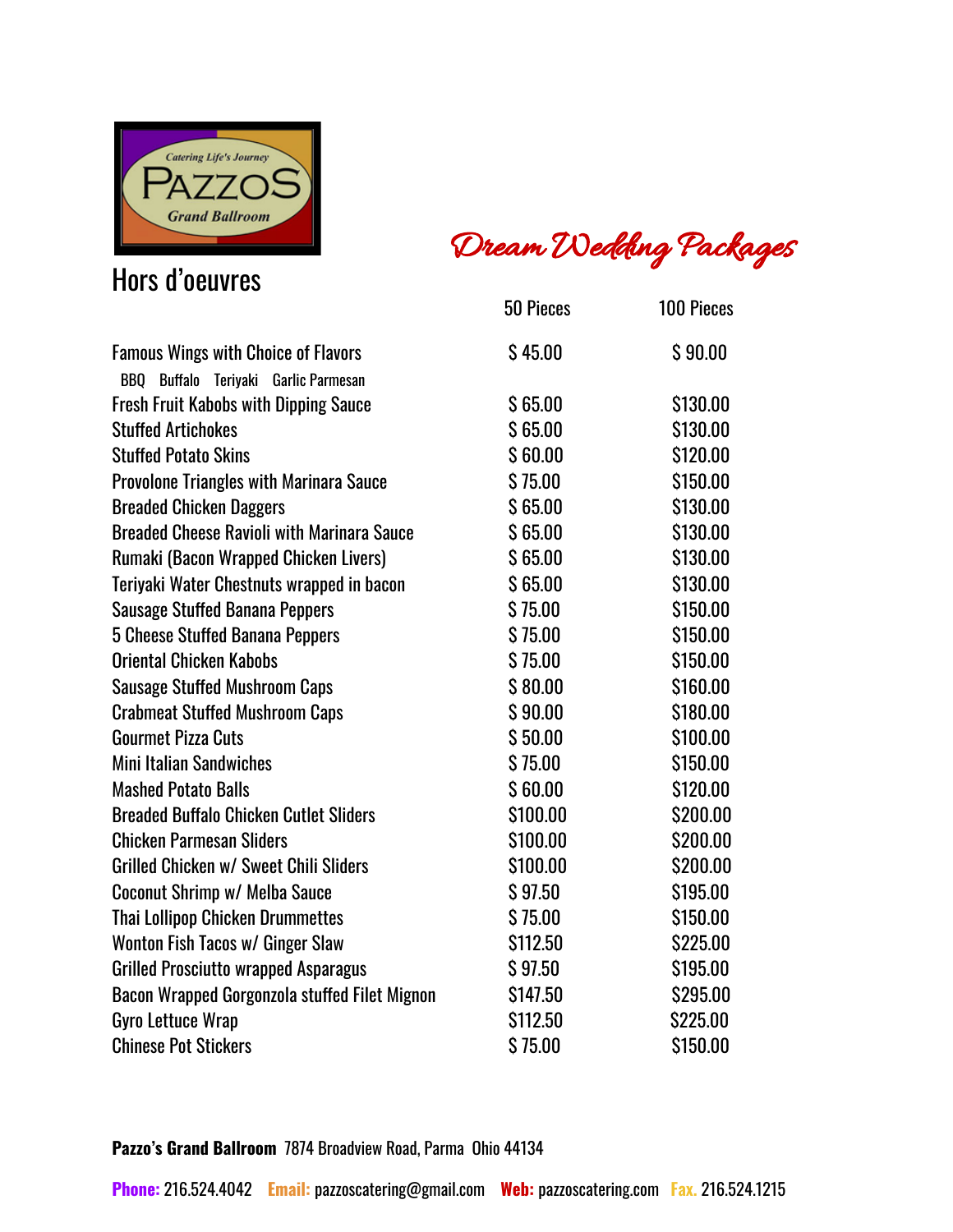

# Hors d'oeuvres

Dream Wedding Packages

|                                                                                           | 50 Pieces           | <b>100 Pieces</b>    |
|-------------------------------------------------------------------------------------------|---------------------|----------------------|
| <b>Buffalo Chicken Stuffed Mushroom Caps</b><br><b>CheeseBurger Stuffed Mushroom Caps</b> | \$50.00<br>\$50.00  | \$100.00<br>\$100.00 |
| <b>Open Faced Mini Pulled Pork Bites</b>                                                  | \$70.00             | \$140.00             |
| <b>Cheese Stuffed Chicken Daggers</b>                                                     | \$65.00             | \$130.00             |
| <b>Wonton Taco Bites</b>                                                                  | \$60.00             | \$120.00             |
| <b>Garlic Shrimp &amp; Chip Bites</b>                                                     | \$70.00             | \$140.00             |
| Mac & 4 Cheese Potato Skins                                                               | \$60.00             | \$120.00             |
| <b>Honey Ham &amp; Provolone Stromboli Slices</b>                                         | \$60.00             | \$120.00             |
| Bocconcini on a Skewer                                                                    | \$75.00             | \$150.00             |
| Stuffed Pretzel Ball w/ Salami & Roasted Peppers                                          | \$87.50             | \$175.00             |
| Italian Sausage Pepper & Onion Skewer                                                     | \$87.50             | \$175.00             |
| Chicken Satay w/ Peanut Sauce                                                             | \$87.50             | \$175.00             |
| Crispy Bruschetta w/ Gorgonzola & Honey                                                   | \$75.00             | \$150.00             |
| <b>Beef Tenderloin Sliders</b>                                                            | \$175.00            | \$350.00             |
| World Class Cheese, Fruit & Vegetable Display                                             | \$150.00            | \$300.00             |
| <b>Vegetable Display</b>                                                                  | \$90.00             | \$180.00             |
| <b>Salmon Mirror Display</b>                                                              | \$195.00            | \$375.00             |
| <b>Jumbo Shrimp with Cocktail Sauce</b>                                                   | <b>Market Price</b> |                      |
| <b>Crab Claws on Ice</b>                                                                  | <b>Market Price</b> |                      |

Prices subject to 8% tax and 20% service charge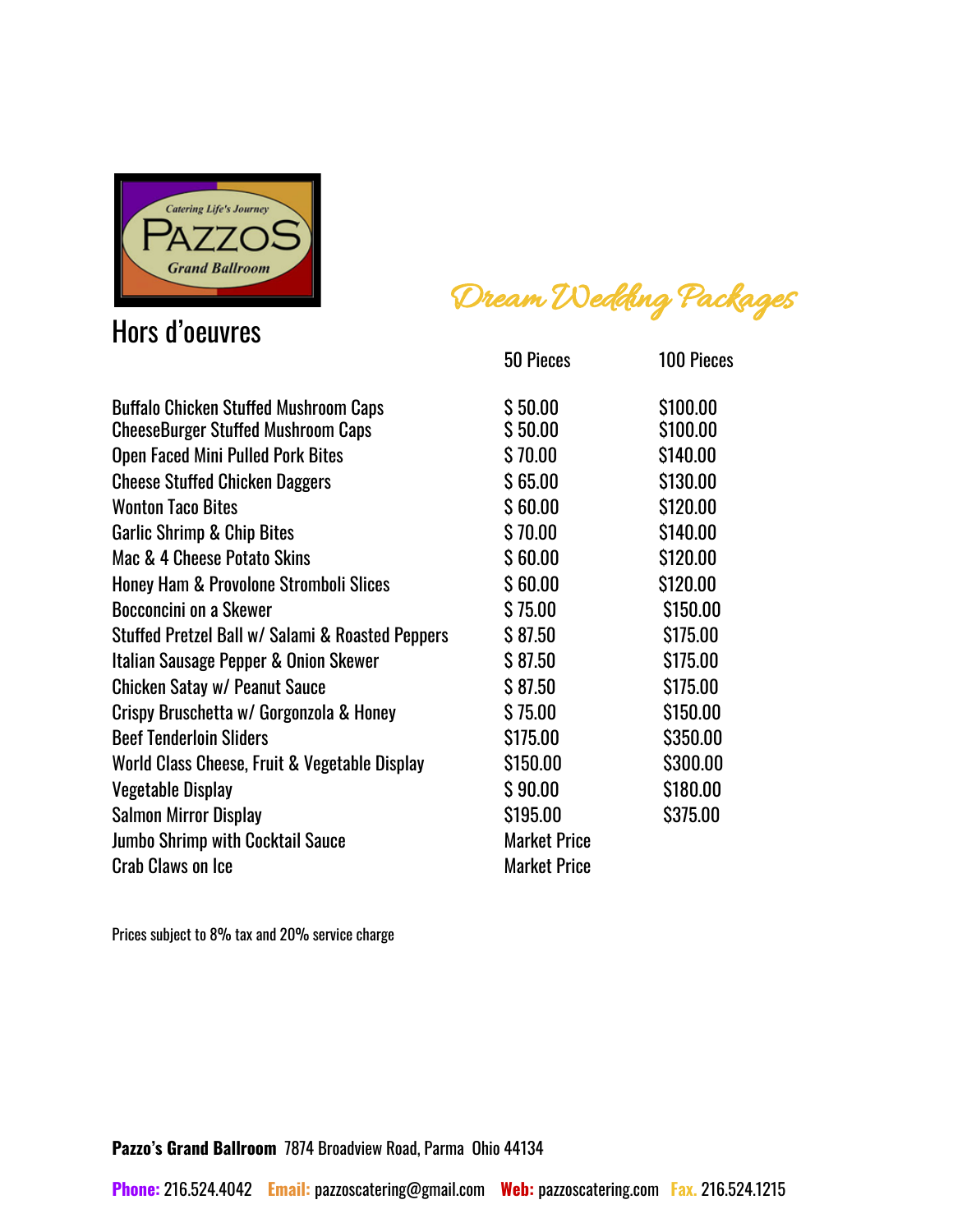

Dream Wedding Packages

## Dessert Menu

### Dessert Table Extravaganza

Dip your own fresh fruits, marshmallows, pretzels, and assorted cookies & candies for a one of a kind dessert, featuring Chocolate and Caramel Fondue \$4.95

Add mini pastries and dip your own fresh fruits, marshmallows, pretzels, and assorted cookies & candies for a one of a kind dessert, featuring Chocolate and Caramel Fondue \$5.95

Cut your own cakes and torts, with mini pastries and dip your own fresh fruits, marshmallows, pretzels, cookies & candies, mini pastries and cut your own cakes and tortes for a one of a kind dessert, featuring Chocolate and Caramel Fondue \$6.95

Create-Your- Own Sundae Bar Ice Cream, assorted candy and cookie toppings, sprinkles, hot fudge and caramel toppings, and whipped cream \$4.95

Pastry Trays & Displays

Seasonal Delights, that include brownies, lemon squares, cupcakes, cream puffs and other sweet treats of the season.

\$3.95

Dessert Crepe Station Chef made to order crepes Featuring fruits, berries, chocolates and assorted creams \$5.95

Coffee

Regular and decaffeinated coffee, flavored syrups and creams, cinnamon, chocolate shavings, and whipped cream<br>\$2.95

All prices are a per person charge and subject to 8% tax and 20% service charge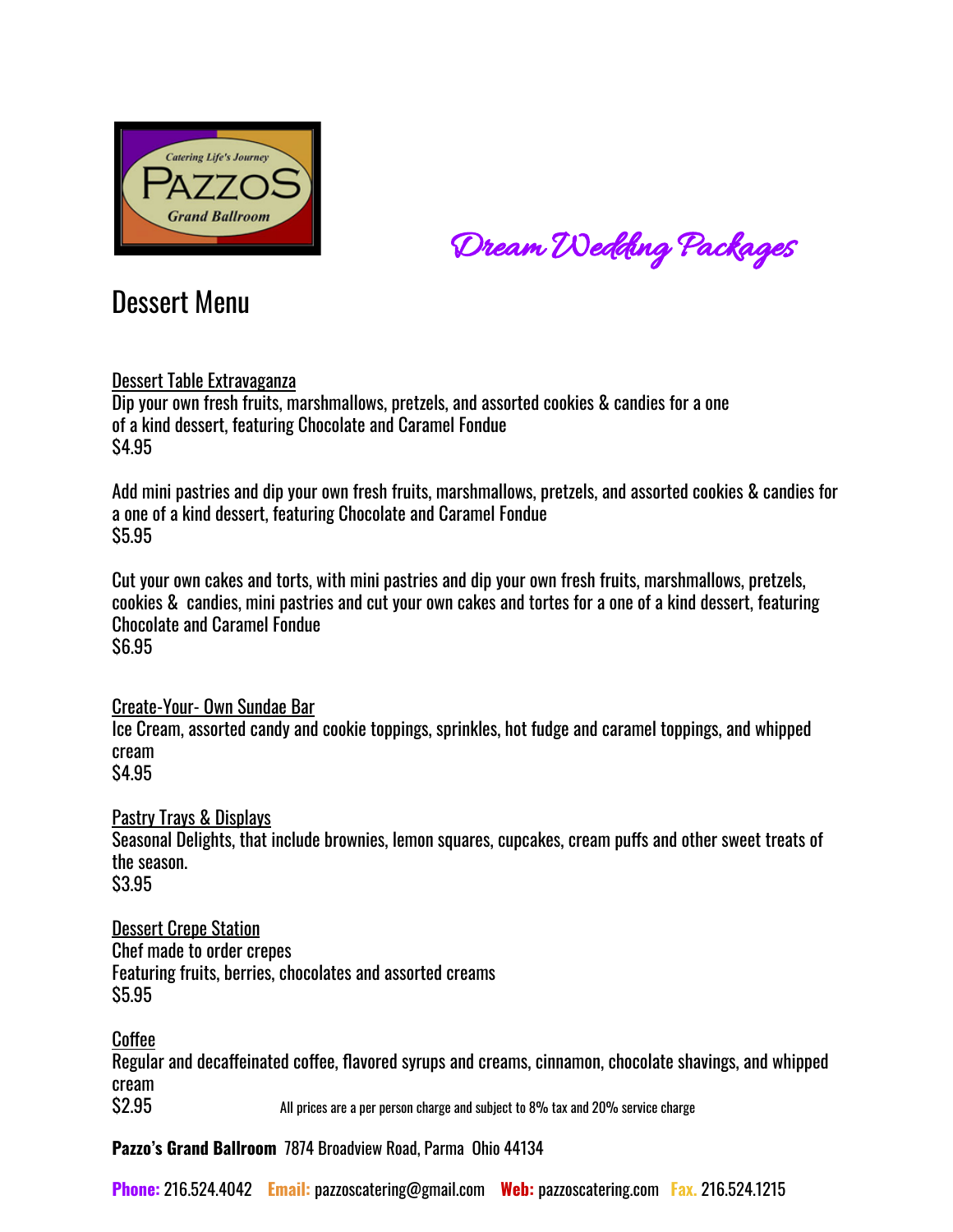

Dream Wedding Packages

# Package Options

Carving Stations: Can be added on to the Buffet or Station Style Service Attended by one of our certified chefs – Carver @ \$50.00

| <b>Stuffed Pork Loin</b>                        | <b>Whole Tenderloin of Beef</b> |
|-------------------------------------------------|---------------------------------|
| \$5.00 per person                               | \$7.50 per person               |
| <b>Honey Glazed Ham</b>                         | <b>Prime Rib of Beef au Jus</b> |
| \$5.00 per person                               | \$6.00 per person               |
| <b>Breast of Turkey</b>                         | <b>Top Round of Beef au Jus</b> |
| \$5.00 per person                               | \$5.00 per person               |
| Prices subject to 8% tax and 20% service charge |                                 |

Chair Covers: With set-up and sash Starting @ \$2.50 per chair Other specialty linens available upon request

Champagne Toast: Starting @ \$9.95 per table

Ceremonies & Extra Hour: \$300.00 Additional Fees Required for Extra Hour **Coat Check:** \$50.00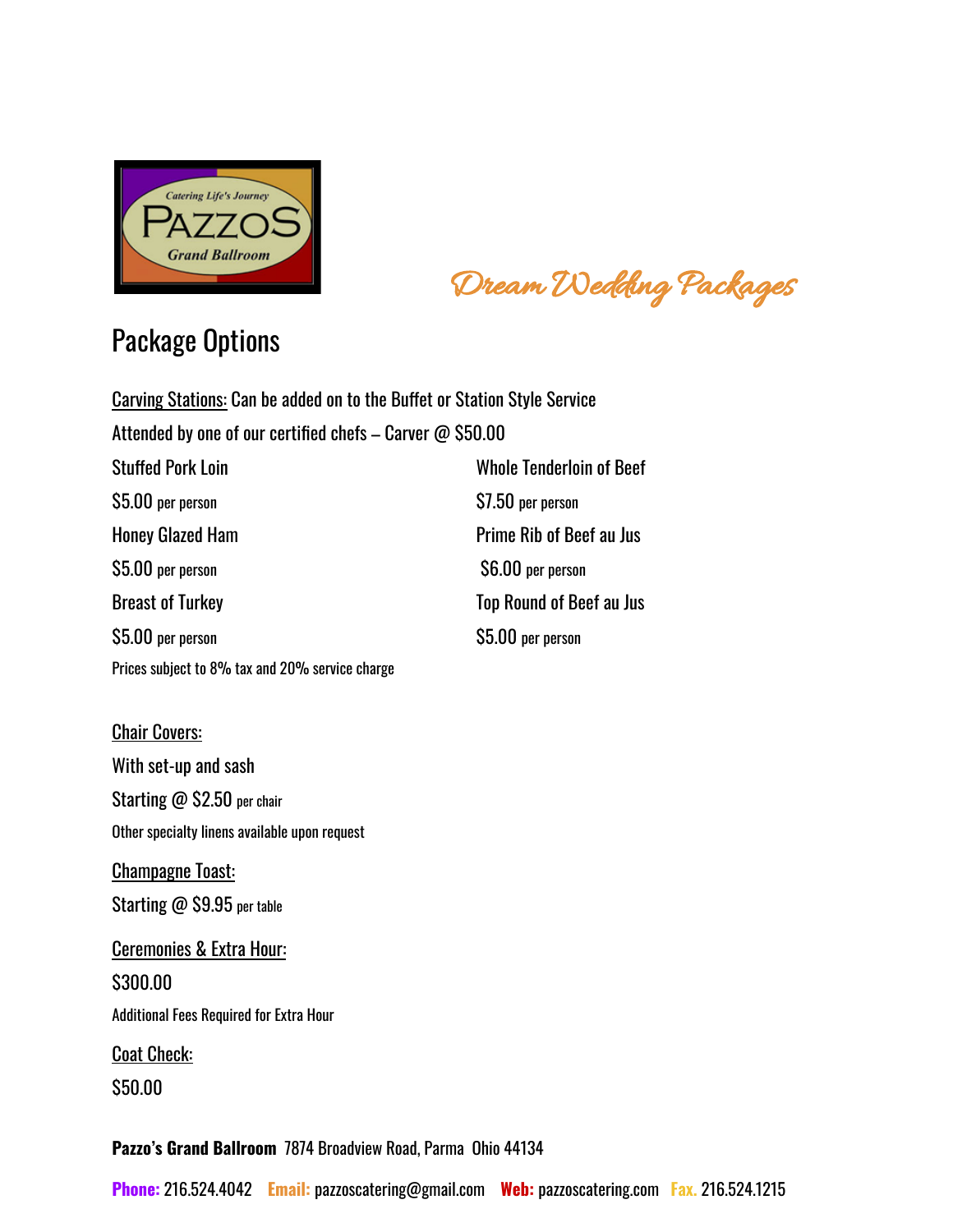

# Catering Information

## Guarantees

We must have your guarantee for all food and beverage requirements a minimum of 15 days prior to the event. If the Catering Department does not receive your guarantee within this time period, your initial expected number of guests will become your final guarantee not subject to reduction, with estimated charges made accordingly.

## Service Charge & Taxes

A service charge and sales tax will be applied on all food and beverage events. State law requires Food & Beverage Service Charges to be taxed at 8% Sales Tax and 20% Service Charge.

## **Billing**

Payment shall be made in advance unless credit has been established to the satisfaction of Pazzo's Grand Ballroom & The Gala Catering Company. Should credit not have been established prior to the function, all charges must be prepaid 15 days prior to the event. As per our contract with either cash, certified check or credit card.

## Deposits & Payments

All events require an advance deposit. No reservation is firm until the deposit is received.

4 Required Payments: Initial \$1,750.00 (\$1,000.00 due at signing, \$750.00 due 3 months later); 50% remaining due 30 days prior; Final Balance and guest count along with meal selections due 15 days prior to wedding.

## **Security**

Pazzo's Grand Ballroom & the Gala Catering Company shall not assume responsibility for the damage or loss of any merchandise or articles left in the facilities prior to or following the event. Security personnel are required by city law at all events with alcohol service at the expense of the engager. Security personnel is \$175.00 per event.

## **Decorations**

Pazzo's Grand Ballroom & The Gala Catering Company would be happy to assist with decorations, but will not permit the affixing of anything to the walls, floor or ceiling with nails, staples, carpet tape or other adhesives. Please consult the Catering Department for assistance in the displaying of decorations, visual aids, or the like.

## Cancellation/Refund Policy

Written notice is required to cancel an event. As per our contract, the deposit is non-refundable.

## **Smoking Policy**

As of December 7, 2006 Pazzo's Grand Ballroom & The Gala Catering Company is in compliance with the Ohio smoking ban that has been adopted. We are a smoke free facility.

### Special Meals

Vegetarian and other special meals available upon request.  **All prices are subject to change without notice.** 

**Pazzo's Grand Ballroom** 7874 Broadview Road, Parma Ohio 44134

**Phone:** 216.524.4042 **Email:** [pazzoscatering@gmail.com](mailto:pazzoscatering@gmail.com) **Web:** pazzoscatering.com **Fax.** 216.524.1215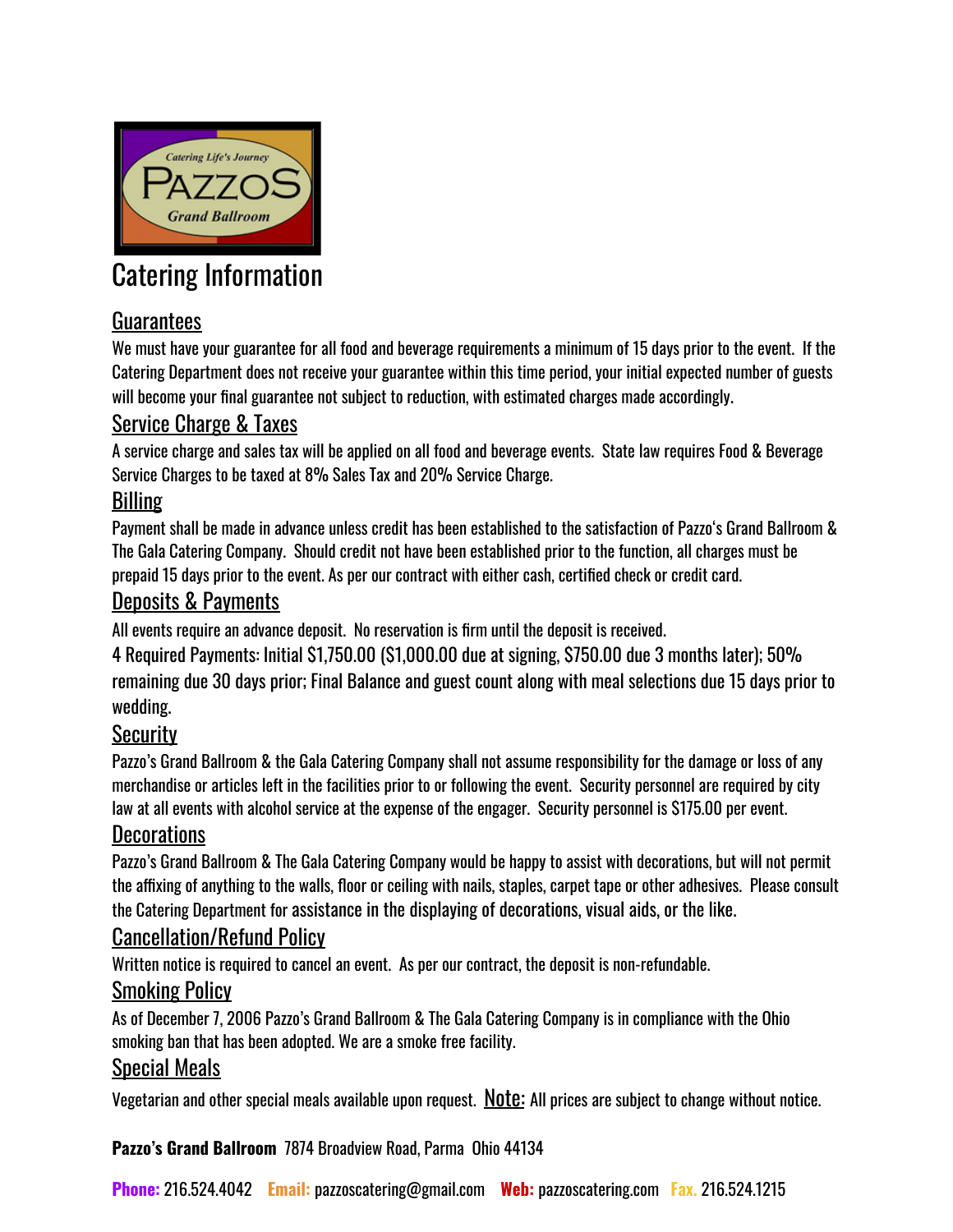

# Consumer Advisory Requirements

## Purpose of Advisory:

The consumer advisory is meant to inform consumers, especially susceptible populations (i.e. elderly, children, pregnant mothers, immunocompromised) about the increased risk of foodborne illness from eating raw or undercooked animal foods.

### When a Consumer Advisory is required:

If an animal food such as beef, fish, lamb, milk, poultry, or shellfish that is raw, undercooked, or not otherwise processed to eliminate pathogens is offered in a ready-to-eat form.

Examples of Risky foods:

- Raw of undercooked eggs (Caesar dressing, custards, sauces i.e. Hollandaise, etc.)
- Raw or rare meat (hamburgers, etc.)
- Raw or undercooked seafood (sushi, clams, oysters, etc.)

These types of risky foods need to be fully described in the menu selection. An asterisk referring to a footnote containing further information may also be used. For example, you can list Caesar Salad:

- (A) Caesar Salad (Prepared with raw egg); or
- (B) Caesar Salad\*
	- \* Contains raw or undercooked food products

In addition, if you serve raw or undercooked products the information of one of these statements should be included advising the health risks associated with consuming raw or undercooked products:

(A) Regarding the safety of these items, written information is available upon request.

(B) Consuming raw or undercooked meats, poultry, seafood, shellfish, or eggs may increase your risk of foodborne illness; or

C) Consuming raw or undercooked meats, poultry, seafood, shellfish, or eggs

may increase your risk of foodborne illness, especially if you have certain medical conditions.